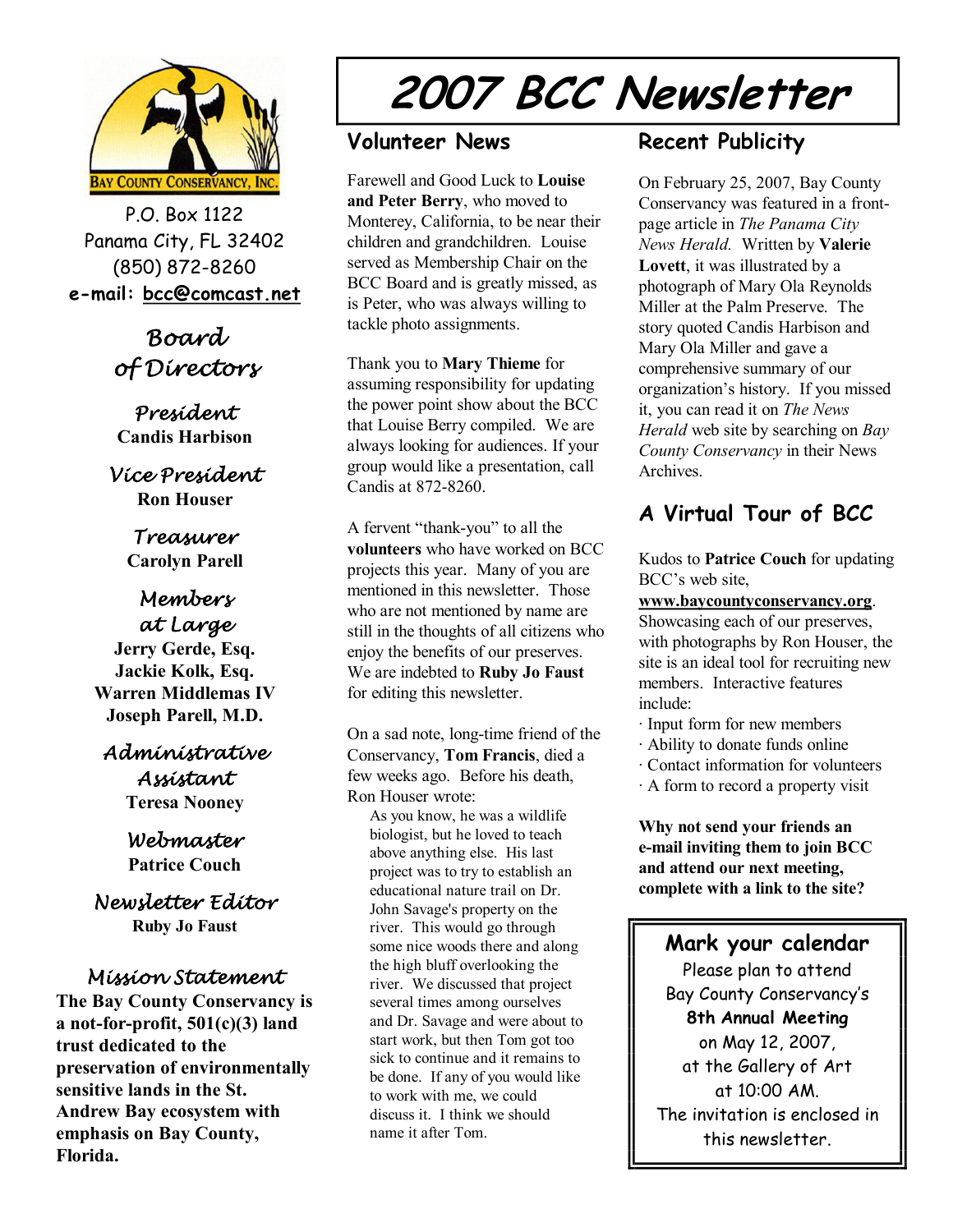**Property Reports: BCC has 9 properties, totalling more than 170 acres.**

#### **Exotic Plant Control Going Strong at ANP**

As required by the Mauldin Mitigation Plan, we have eliminated approximately 95 percent of harmful invasive exotic plants from Audubon Nature Preserve. We have been working on this project for several years but in 2006 we went into high gear with a paid staff. The main exotics we were after were Chinese Tallow (called popcorn trees) and Air Potato vine, but Japanese Honeysuckle vines, Camphor trees, Cogon grass and invasive privet bushes were also targeted.

This spring we will go back through the property to treat and pull up any remaining plants that escaped or came up in the meantime. This was a daunting task with thousands of Tallow trees forming dense thickets. But we made steady progress and we finally opened up the wetland to allow native plants to take over again. This year we will turn our efforts to controlling the big exotic plant problem at the King Family Preserve on Balboa Avenue.

I would like to thank all of our management team, both paid and volunteer, for all the hard work while enduring the heat, rain, high water and yellow jacket stings. Our paid staff consisted of: **Pete Psikogios, Field Supervisor, Mike Finnegan, John Powell, Kings Bay Construction Co., and Joyce Spindler**. Thanks also to our volunteers, **Ray Matson** and **Panama City Marine Institute students**.

> **By Ron Houser, team leader Audubon Nature Preserve**



**Volunteers clearing debris from King Family Preserve, November 2006**

#### **King Family Preserve**

I am privileged to be the team leader for the King Family Preserve. It is home to many types of trees and vegetation that you don't see a lot of anymore such as Old Growth Pines, Cypress and the rare Loblolly Bay tree. It is also home to many species of birds that depend on wetlands such as wood ducks.

One of my duties as team leader is to remove trash and debris from the site. To that end, on November 11, 2006, I enlisted two friends, **Steve Bornhoft and Greg Anderson** plus my daughter **Amelie**, to help remove some old building materials that had been dumped and an old waverunner which had been abandoned in the woods. We were able to remove the waverunner and a couple of pick-up truck loads of the building materials before the truck became stuck in the mud and had to be towed out! So, there is still quite a lot of building materials to be removed; I hope to accomplish this with the help of an all-terrain vehicle.

In the spring we will begin removing some the exotic plants such as popcorn trees. I met with Ron Houser at the site recently to formulate a strategy and a timeline for this project. This will be an ongoing process that Ron estimates will take about a year to complete.

Long term plans for the preserve include building a boardwalk through the property so that the public may enjoy the property much the same way they do now at Doctors Pond. Also, as part of the mitigation process we intend to build small dams, so the water will be retained in the wetland and restore it to its original state before the drainage ditch was built.

My team members **Ron Houser, Ray Matson, Pete Psikogios and Mike Finnegan,** and I are committed to making sure that our children and grandchildren can enjoy this small piece of Florida the way it used to be.

> **By Warren Middlemas team leader King Family Preserve**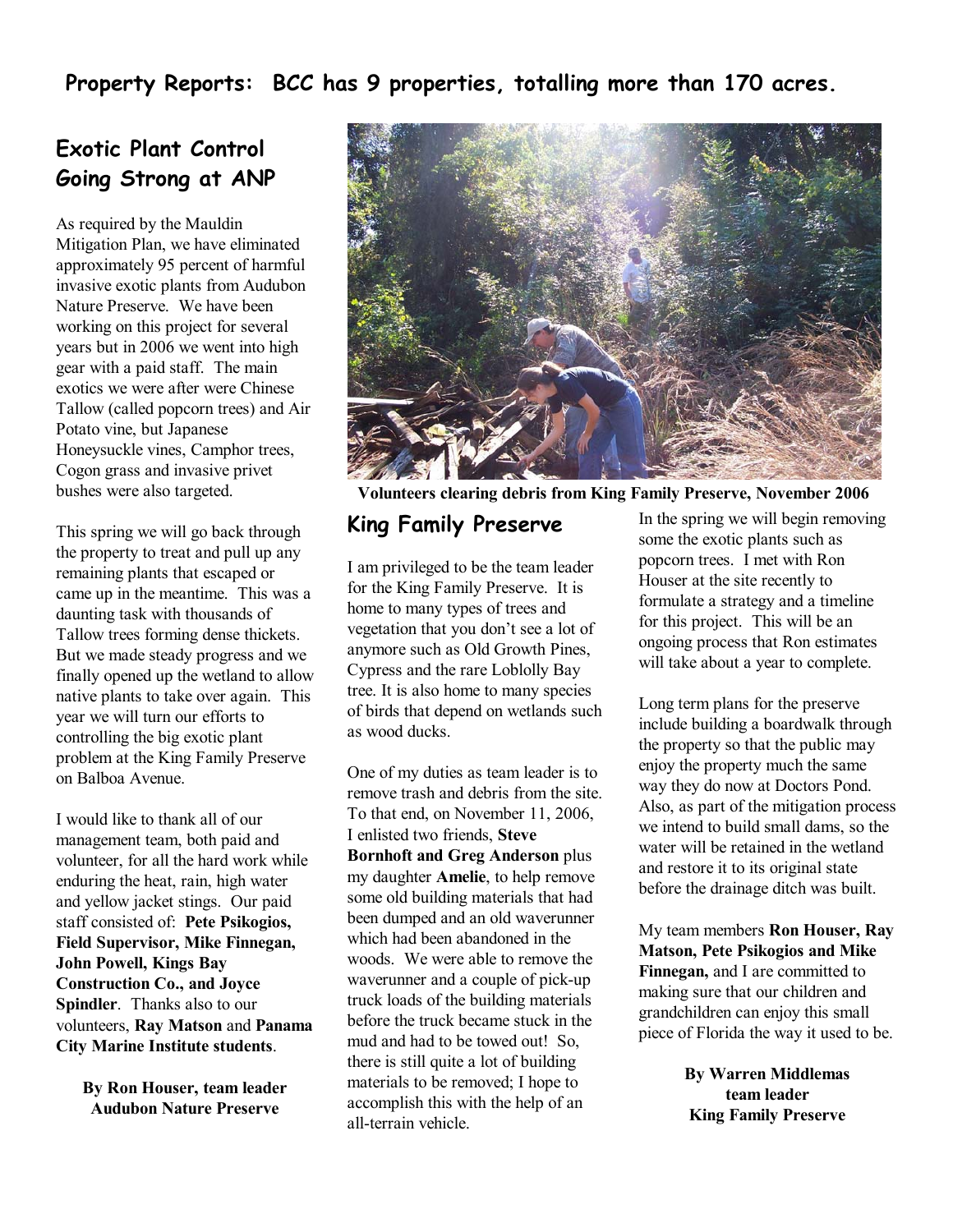#### **Property Reports, con'd:**

## **Tumble Creek Preserve**



This 45-acre property in Washington County consists of diverse sandhill trees and shrubs sloping down to wetland species and includes a small creek, which is a tributary of Econfina Creek. Tumble Creek Preserve is located in Washington County, about 38 miles north of Lynn Haven, west of Highway 231.

After our 2006 Annual Meeting, seven carloads of intrepid explorers enjoyed a field trip and picnic at this preserve. **Lisa and Ed Keppner** gave a biological tour, identifying the wide variety of plants in the different zones of the preserve. Recently, Nancy and Jerry Harris placed signs on the property boundaries.

> **Team Members: Nancy and Jerry Harris**

# **Renaissance at Palm Preserve**

**Dr. Ted Wilson** has taken the post of Management Team Captain at Miller Palm Preserve. Gratitude is extended to **Laura Roesch** who served in this capacity for several years.

After the Preserve was invaded by thousands of weeds, Dr. Wilson and his team (**Ron Houser, Warren Middlemas, Jackie Kolk and David Fuller**) purchased a "weed wrench" to pull and remove the offenders. Several specimens of native plants, such as cypress and bay trees, were planted in their stead. This Spring,

Mary Ola was thrilled to observe a Great Blue Heron and a flock of Robins enjoying the preserve.

Volunteers from the Panama City Marine Institute have been keeping the grass mowed in the Preserve, so it is looking very inviting. A brief tour of the new plantings will follow the Annual Meeting on May 12.

**Management Team: Dr. Ted Wilson, Maxwell Miller and Panama City Marine Institute (PCMI)** 

#### **Savage Swamp Preserve**



This forested wetland on the Choctawhatchee River can only be reached by canoe. It is home to many large trees that are now protected from logging. **Tom Francis**, shown above, was planning a nature trail near this preserve when he become too ill to continue.

# **Juniper Creek Headwaters Preserve**



In 2006, with the help of the Northwest Florida Water Management District, BCC paid off the mortgage on the addition to this property, resulting in a 40-acre preserve. **Jackie Kolk** has volunteered to have the debris

removed and pilings placed across the access road to prevent future dumping.

This property needs a Management Team to monitor its condition. Someone who lives in north Bay County would be ideal.

#### **Talkington Family Nature Preserve**



Donated by the Talkington family as mitigation for development of the adjacent apartment complex, this 10 acre site was designed to provide habitat for crayfish and other wetland species. The Talkington Family Preserve is located just south of the intersection of 26th street on Jenks Avenue.

## **Richard Jennings Preserve**

This six-acre plot of inner city wetland, located between Highway 231 and 19th Street, is an example of the usefulness of wetlands for stormwater management. Vegetation absorbs and filters runoff, thus helping to protect St. Andrew Bay from pollutants. It was named for Richard Jennings, whose estate donated funds to the BCC.

## **High Point Preserve**

Highpoint Preserve is located on East Lakeland Drive, off Highway 2311, which is to the East of Deerpoint Lake. This 10-acre plot was acquired through mitigation in 2006.